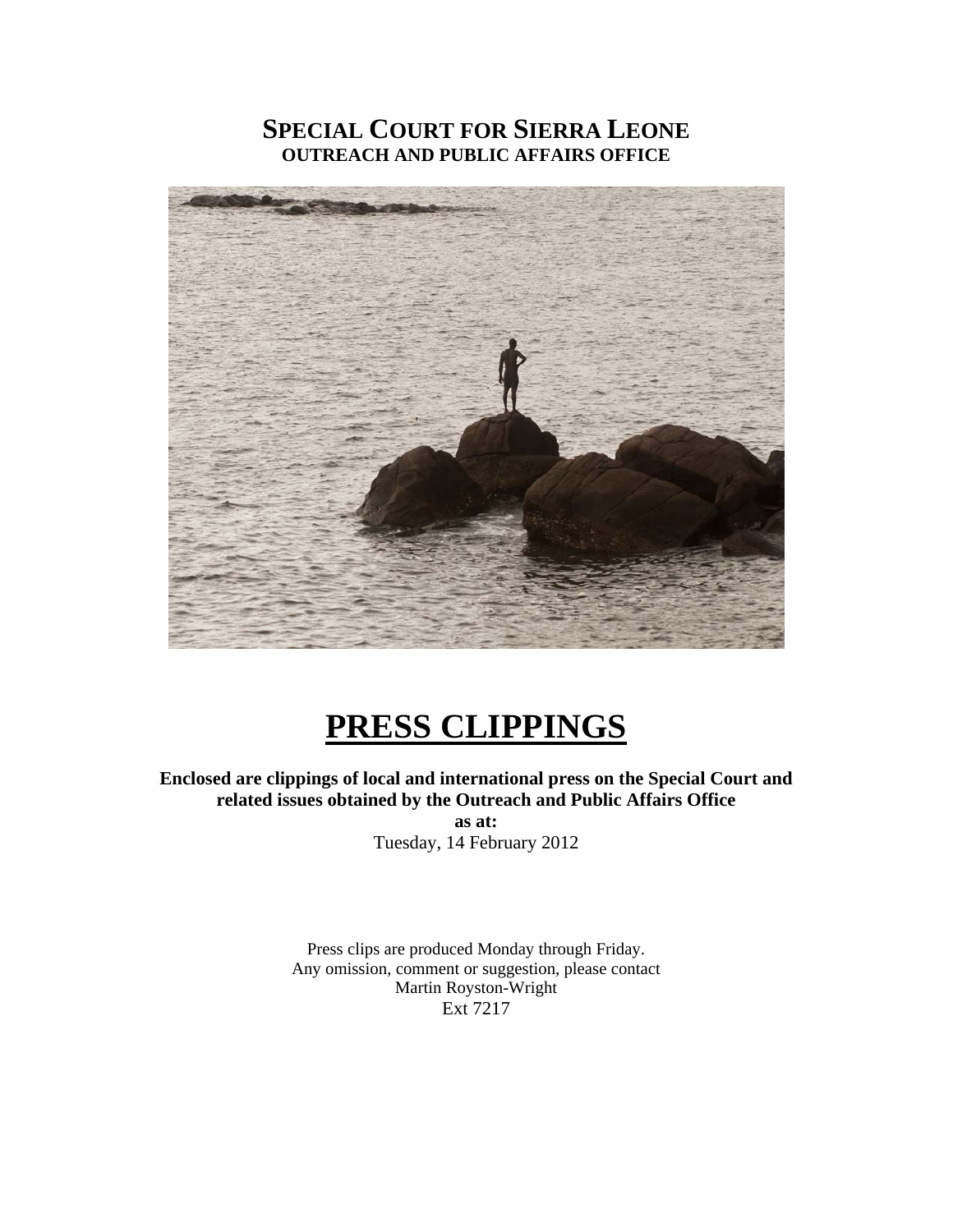| <b>Local News</b>                                                                           |           |
|---------------------------------------------------------------------------------------------|-----------|
| Charles Taylor Met a Stumbling Block / The Torchlight                                       | Page 3    |
| <b>International News</b>                                                                   |           |
| Liberia: War Maker Or Peace Maker? / The Analyst                                            | Pages 4-6 |
| Lebanon Tribunal to Add New Indictment / Reuters                                            | Page 7    |
| Prosecution Supports Survivors Request Over "Inadequate" Sentences / Hirondelle News Agency | Page 8    |
| STL Protocol Expected to be Renewed Without Lebanon's Remarks / Naharnet                    | Page 9    |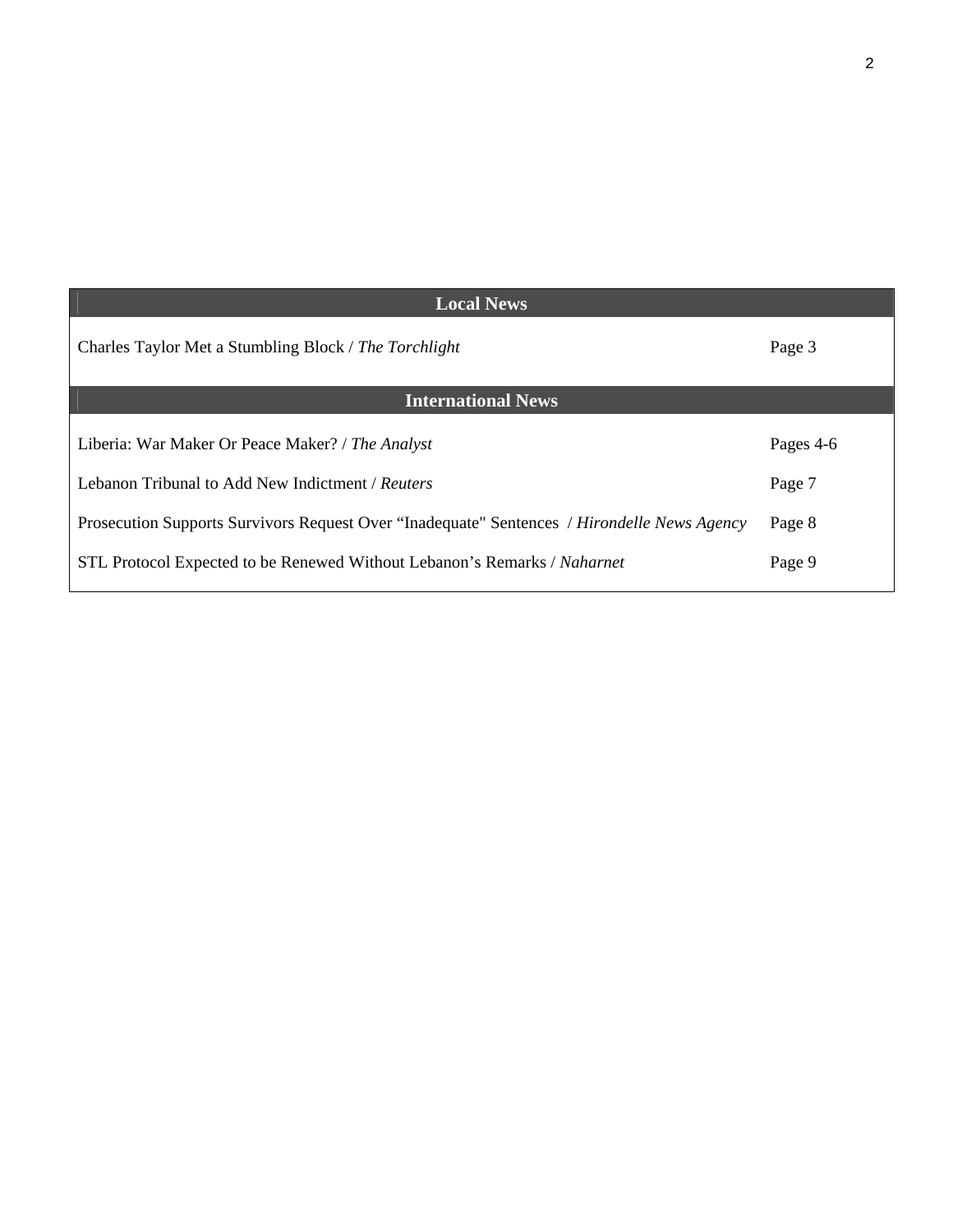

## **Charles Taylor met a stumbling block today** as Court denies request to reopen Case

Taylor who currently awaits verdict in a trial for war crimes allegedly committed in Sierra Leone. Few weeks ago, his defense attorney had asked the Special Court for Sierra Leone to reopen the case in order to admit parts of a 2011 UN report on Liberia.

The report is said to focus on the activities of Liberian mercenaries who crossed into Ivory Coast during the 2011 Ivorian conflict. The importance of this report was to prove that Liberian fighters can participate in the wars of neighboring countries without heeding higher commands. Taylor is accused of planning, instigating and ordering war crimes committed in Sierra Leone during his time as president of Liberia. A verdict in the trial is expected before May.



Charles Taylor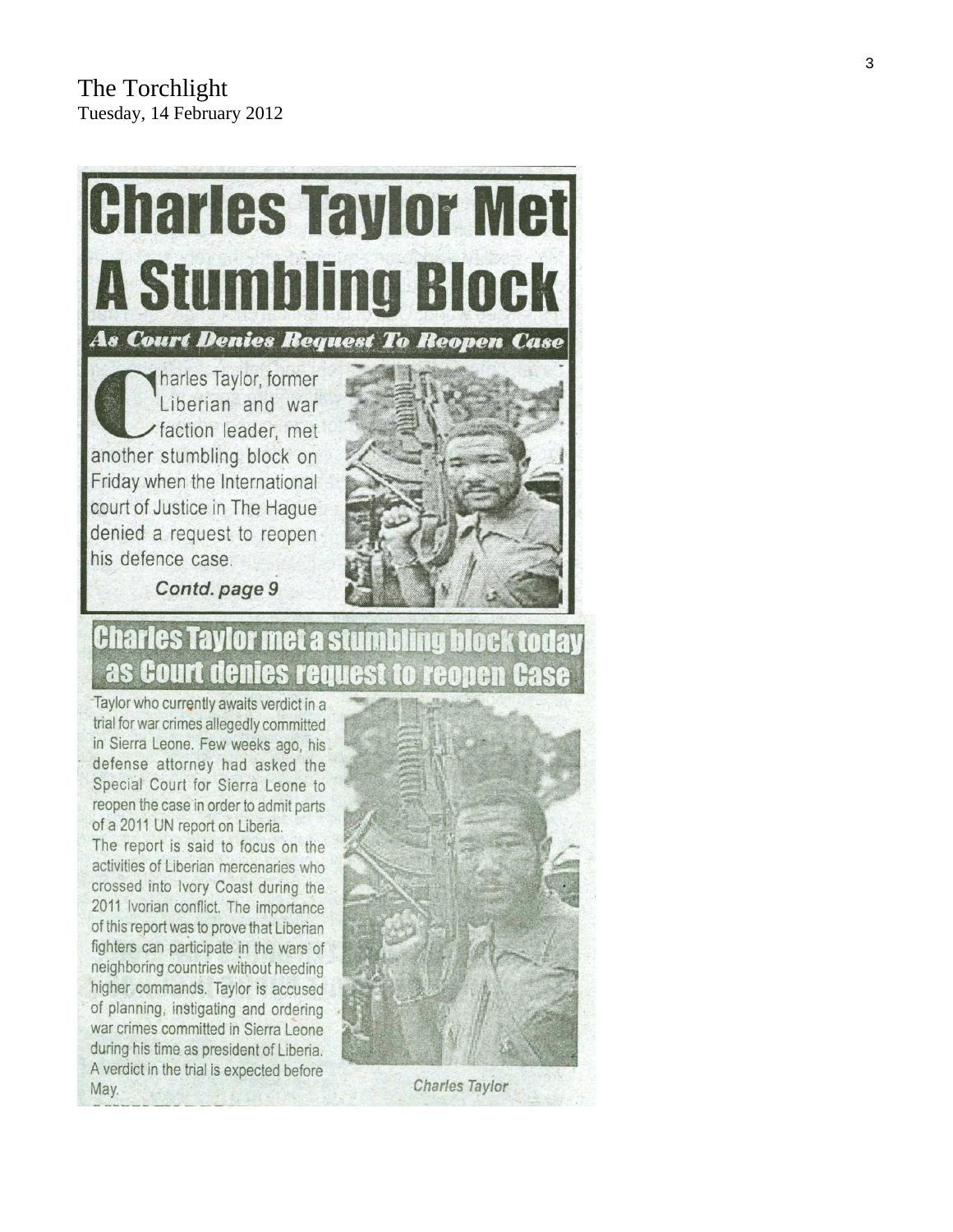### The Analyst (Liberia) Monday, 13 February 2012

### **Liberia: War Maker Or Peace Maker?**

*AllAfrica aggregates reports from Africa's news media. This is an article from the Liberian press. It is not a report by AllAfrica.* 

*Despite political overtures being made by President Ellen Johnson Sirleaf, evidenced by co-opting a number of opposition people in her camp, there are just some critics, and cynics, who just are not letting the President cool off from venomous censures. Former TRC Chairman Jerome Verdier, whose final report indicts the President as a financier of the civil war and banned her from political activities for 30 years, continues to fan the flames of dissent and hate against the President. In his recent communication dubbed "A Letter to the People of Liberia from Cllr. Jerome J Verdier, Sr.", the chairman of the defunct TRC provided reasons he believes the last elections which Sirleaf won cannot be deemed constitutional and raise a longstanding question of the President's true political color: whether she is a warmonger or a peacemaker. The Analyst reports.* 

Introducing crux of his "Letter to the people of Liberia" referenced, "Know Your Head of State- a War Maker or Peace Maker", Verdier provided what appears to be a dialectics between the definitions of "President" and "Head of State", noting that he deliberately chose to use the term "Head of State" instead of the coveted title "President", as the constitutional term "President" is reserved for people who are elected constitutionally rather than by fiat or extra-constitutional means.

According to the Liberian legal practitioner, there are a number of reasons why the outcome of the recent 2011 polls cannot be deemed "constitutional." Amongst the reasons, she said: "Qualifying constitutional provisions pertaining to the presidential elections were abrogated, and the will of the majority thereby overturned in a referendum conducted by the power that be and that the electoral governing body that managed the presidential poll and announced election results was illegally constituted with a hand-picked chairperson who failed to receive confirmation by the Liberian Senate, as required by the Constitution.

Verdier further said the very formation of the electoral governing body was unconstitutional, illegal, and illegitimate, thus rendering its proceedings and results unconstitutional—results that were procured by fiat, fear, violence and the innocent killing of unarmed civilians exercising their constitutional rights to free expression, adding, "The Constitution provides for a two-party contest in the November runoff."

Verdier said what resulted in the recent election was a one-party contest in which reportedly less than 40% of the electorate participated. "Thus, not only is the sitting government unconstitutional, but it is also illegitimate without the mandate of the people to govern. It is not a majority government. It is a government imposed by a Head of State.

He said the nation has in authority is not a "President" that governs by the free consent of the people within the confines of the law and constitutional provisions but a "Head of State" who assumes power and controls the government through corruptive and unconstitutional means.

"The end result of the recent presidential election is reminiscent of the 1985 Elections in which extraconstitutional measures were adopted and rules and laws violated to ensure that former Head of State Samuel K. Doe was placed in power at all cost," Verdier further said. "November 2011, like October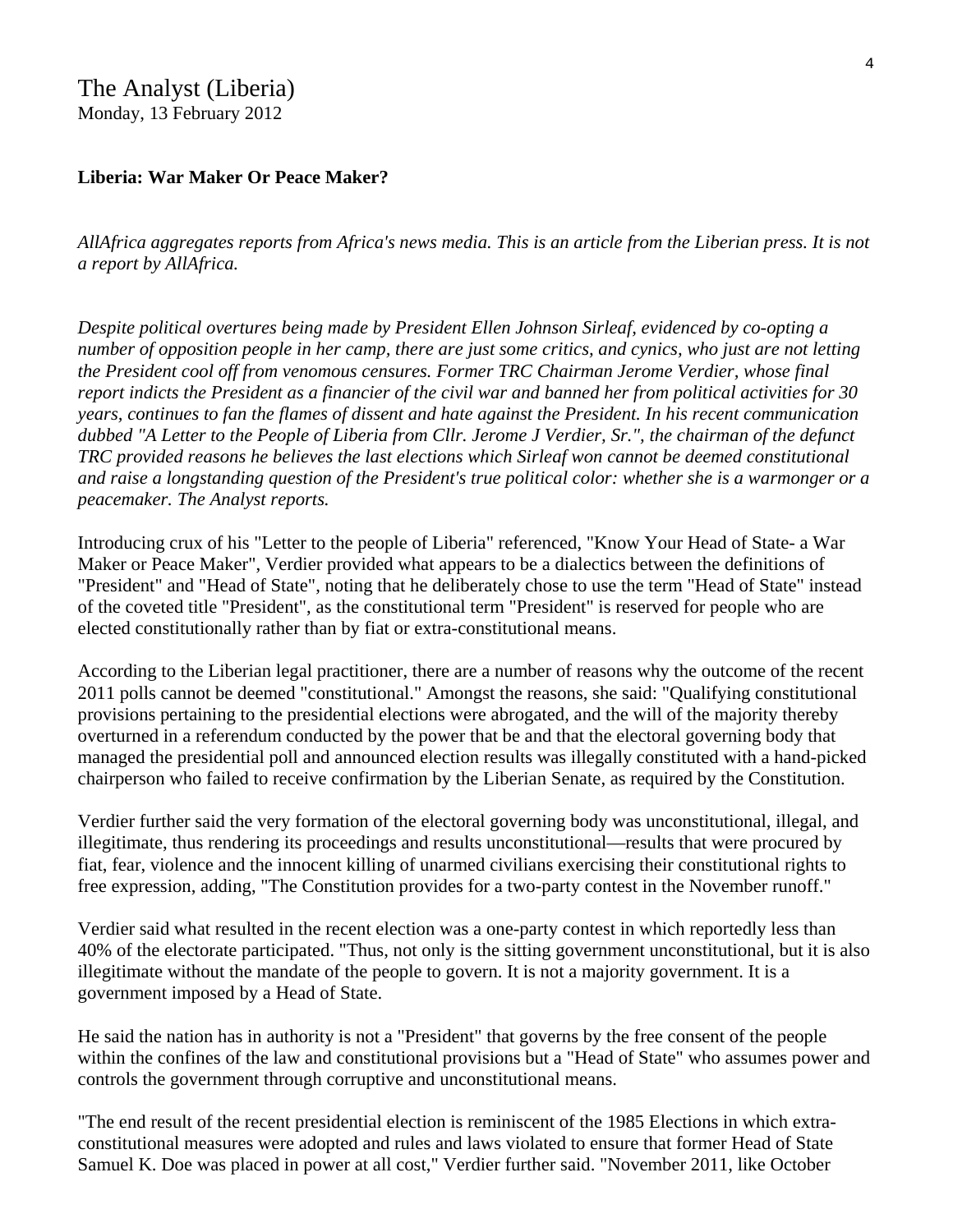1985, was declared "free and fair" in the face of glaring violations of the tenets of democratic elections intended to be held free of intimidation and fair in all its processes."

He said because of the aforementioned reasons, "The constitutionality is absent, legality undermined, and legitimacy lacking".

"An illegitimate entity at the helm of power will always be consumed with paranoia, and thus, fight to maintain its existence despite attending consequences already foretold by history," he said, quizzically saying, "The Head of State Ellen Johnson-Sirleaf's peacemaking credentials to date are unknown."

He further stated: "What is well known is that earlier in her career, she was a ranking cabinet member of the Tolbert Government (along with Florence Chenoweath, Lusinee Donzo, Estrada Bernard, Kate Bryant) who was spared public execution following the following the bloody military takeover by the Doe regime."

Verdier asserted the Sirleaf's alleged "peace mission" in the aftermath of the gory military coup was, perhaps, to lead the "goodwill delegation" of the coup makers dispatched to the United States to justify the military-induced blood bath in exchange for her appointment to the coveted position of Minister of Finance."

When Doe, as a young coup leader, instead appointed his kinsman Perry Zulu as Minister of Finance, Verdier revealed that Madam Sirleaf called Doe "idiot", left the government, adorned the opposition girdle and the rest became history- "Nimba Raid (1983); Thomas Quiwonkpa (1985); Charles Taylor (1990).

"The Head of State Ellen Johnson-Sirleaf publically claimed 'Charles Taylor fooled me' when in reality, she fooled the entire world, including the Nobel Peace Committee, into believing that she supported Charles Taylor 'initially' with a paltry financial contribution of US\$10,000," he said.

Verdier asks: "The question then lingers—when did the Head of State stop supporting Charles Taylor? I don't know! Look around and tell me whether the linkages with Charles Taylor are broken or well visible. Look deeper, open your eyes and ask the question: when did she stop supporting Charles Taylor and start working for peace? It is widely rumored that she fell out with Taylor (just as she did with Doe) over her position in a bloody enterprise. According to sources, after Doe died, she told Charles Taylor that it was time for him to surrender the NPFL political authority to her, the successor and political leader who would inevitably become President. Taylor rejected the directive and retorted that the leader of the 'revolution must be on the ground, on the front line, in the battlefields.'"

Verdier recalled that at Taylor's trial, he (Taylor) described Head of State Johnson-Sirleaf as a, member, mother and international coordinator of the NPFL between 1986 and 1994. Tom Woeweiyu, Taylor's then spokesperson and Defense Minister, describes her as the main mastermind and financier of "the revolution".

By June 1990, Verdier further narrated, the atrocities of Taylor's NPFL gained notoriety. Thousands of Liberians-women, men, children, girls, boys, the elderly and foreign residents, died in Liberia and 300,000 were estimated to have fled the Country. During this same period, while Charles Taylor was planning a final assault on the Executive Mansion (is it still the seat of authority in Liberia?), the government forces of the AFL were plotting to kill over 400 innocent civilians in the St. Peter's Lutheran Church as "rebel infiltrators". Head of State Johnson-Sirleaf was doing her part by lobbying the U.S. Congress for greater support to Charles Taylor. She presumably solicited "humanitarian" aid or maybe another US\$10,000.00 for her then ongoing peace mission in Liberia.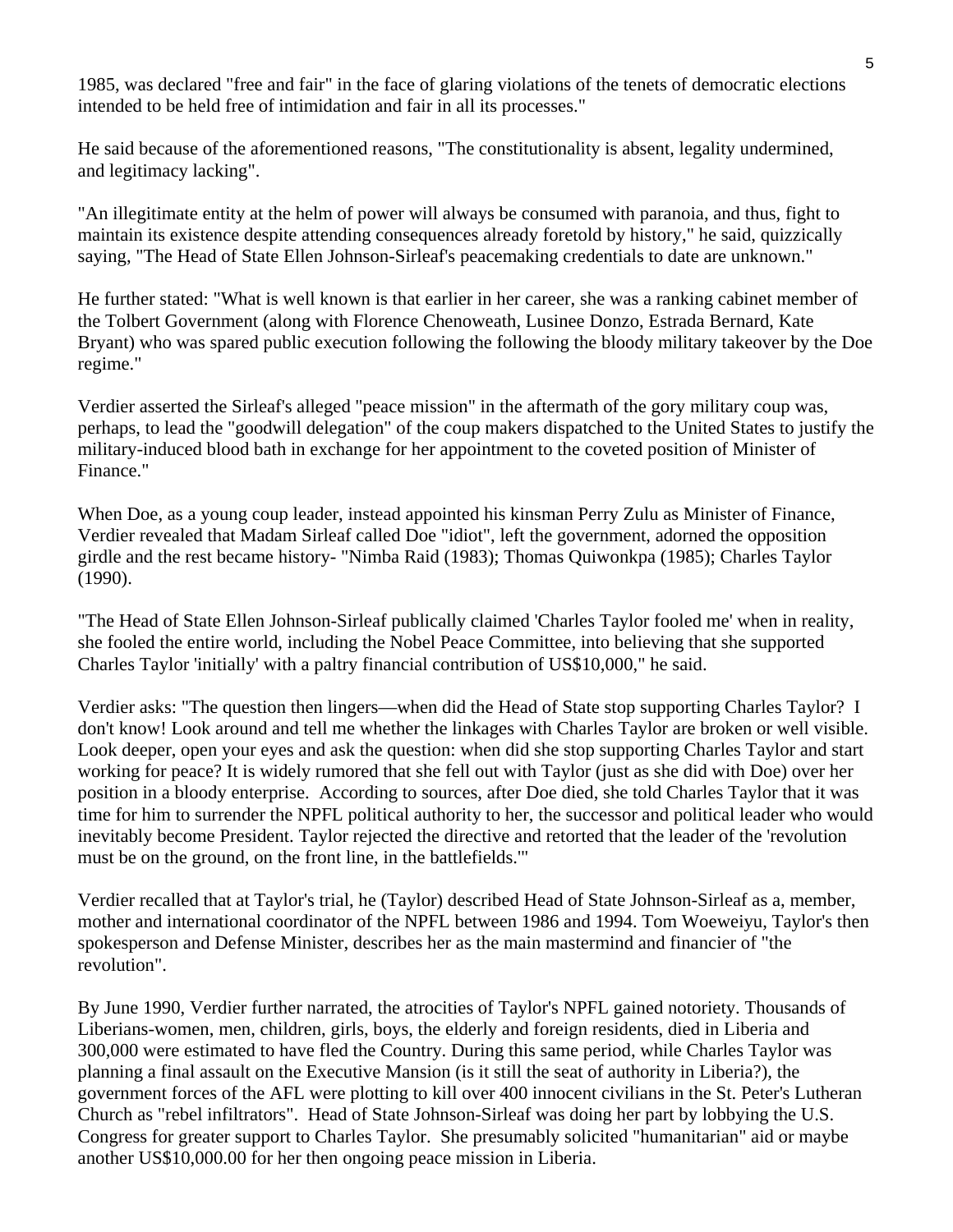Confident of U.S. Government support, Verdier said Sirleaf issued the infamous "fatwa" to the ground troops in July 1990 to tear the Executive Mansion down and rid it of beleaguered Samuel Doe, hundreds of his supporters and thousands of refuge seekers, while promising it would be rebuilt in the proverbial three days.

"In June 1990, Head of State Ellen Johnson-Sirleaf testified at a U.S. congressional hearing on 'US Policy and the Crisis in Liberia'" he said, Sirleaf stated:

"Today, economic resources have been plundered and misused by public officials whose greed and conspicuous consumption are unparalleled in the nation's history. Citizens and country alike have been reduced to begging for survival while substantial wealth accumulates in the hands of a privileged few... Unemployment, spiraling cost of living, the lack of medical facilities, inadequately equipped schools, little means of transportation and depleted national capital stock are common conditions which they face. Even their culture and traditional ways of life are being threatened by wanton environmental degradation."

Concluding the Letter, Verdier said: "Almighty God, we, your people give you humble and unmeasured thanks for your goodness and love to Liberia; deliverance from war; and all the blessings of this life. We bless you Lord for our creation, heritage and inheritance; your unfailing love and grace; and your wisdom and reverence to use our endowed natural resources wisely according to your instructions and the Constitution of Liberia that no one may suffer from our abuse of them."

"May generations unborn continue to praise you for your bounty," Verdier lamented. "May your grace guide the minds of those who are eligible to vote during national and local elections, that we may receive honest, faithful and patriotic servants--not mere rulers-- who will care for your people and dispel all darkness by restoring the light you intended to shine through the length and breadth of Liberia so that THIS GLORIOUS LAND OF LIBERTY WILL LONG BE OURS UNDER YOUR COMMAND, EVERLASTING FATHER AND LORD. ALL OF THIS WE ASK IN THE MIGHTY NAME OF OUR LORD AND SAVIOUR JESUS CHRIST, AMEN AND AMEN"

Tagged: Conflict, Liberia, West Africa

Copyright © 2012 The Analyst. All rights reserved. Distributed by AllAfrica Global Media (allAfrica.com). To contact the copyright holder directly for corrections — or for permission to republish or make other authorized use of this material, click here.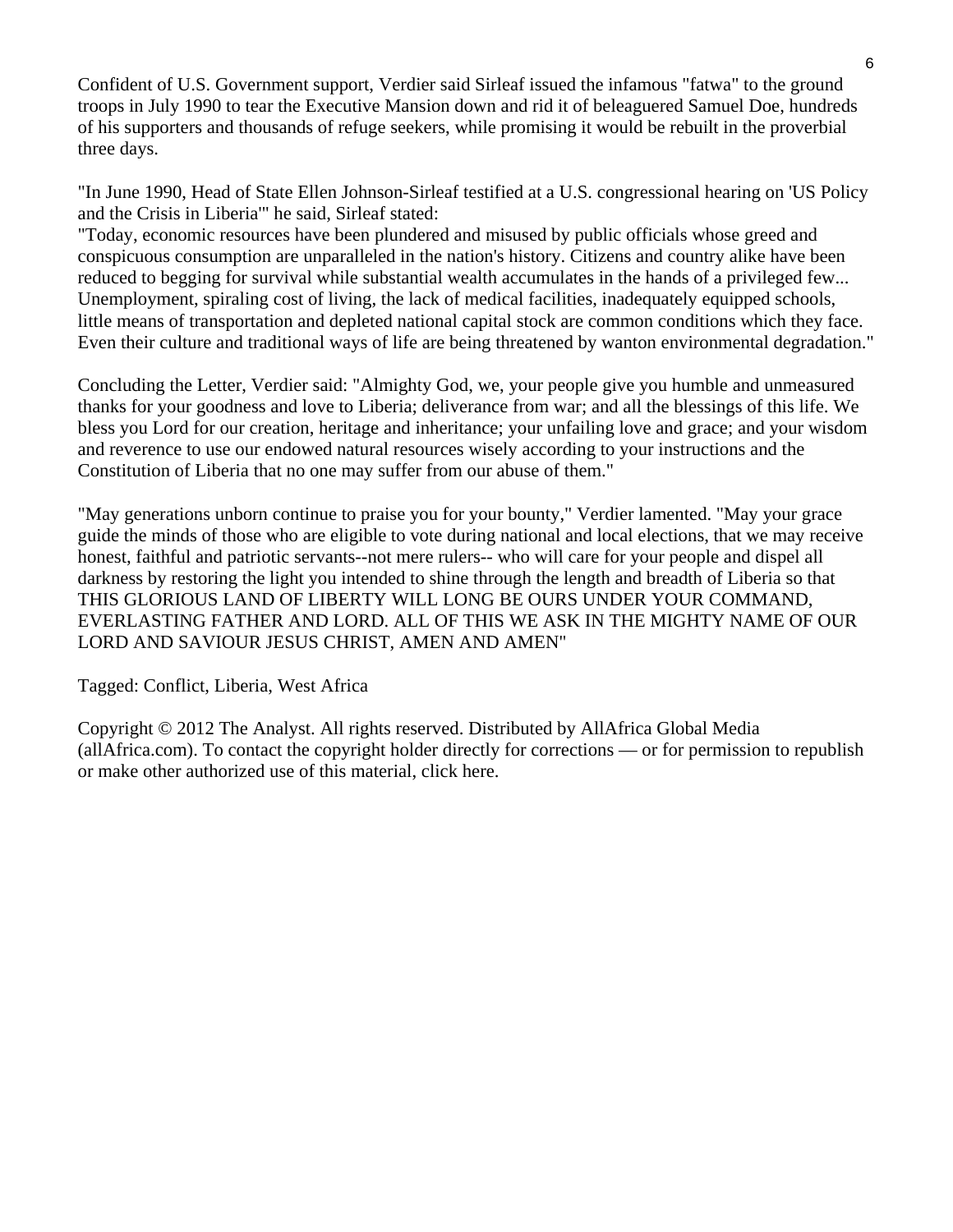Reuters Tuesday, 14 February 2012

### **Lebanon tribunal to add new indictment**

By Reuters

Lebanon's prime minister said on Monday he expected a new indictment to be issued this month by the international tribunal investigating political attacks in the country, including the killing of statesman Rafik al-Hariri.

Daniel Bellemare, prosecutor at the UN-backed tribunal investigating Hariri's assassination on Feb. 14, 2005, has issued an indictment against four fugitive Hezbollah suspects.

He is due to step down as prosecutor at the end of February.

"The general prosecutor Bellemare told me during his final visit to Lebanon that before he leaves he will issue a kind of update to the indictments," Najib Mikati told Lebanon's LBC television in an interview.

The powerful Shi'ite guerrilla movement Hezbollah has denied any role in the attack and says the suspects will never be handed over to the court which it says is politically motivated.

The tribunal said two weeks ago the suspects would be tried in absentia.

The UN-backed Special Tribunal for Lebanon investigating Hariri's killing has also announced it would look into three other attacks. A source close to the tribunal said the court would likely issue an indictment by the end of February.

"Yes, we are awaiting some kind of update to the indictments, which will have something to do with the ministers Elias al-Murr and Marwan Hamadeh and (politician) George Hawi," Mikati said.

In August, the STL said it would pursue investigations into three bomb attacks it believes are connected to the blast that killed Hariri in 2005. It ordered Lebanese authorities to hand over information about the attacks and assassinations attempts on Hamadeh, Murr and Hawi.

Hamadeh is a former telecoms minister who survived an assassination attempt in 2004. Murr, a former deputy prime minister and defence minister, was wounded in a 2005 bombing.

Hawi was killed in Beirut by a bomb in his car in 2005. The former Communist Party chief was a critic of neighbouring Syria, which maintained a 29-year military presence in Lebanon and is still accused by opponents of meddling in the country.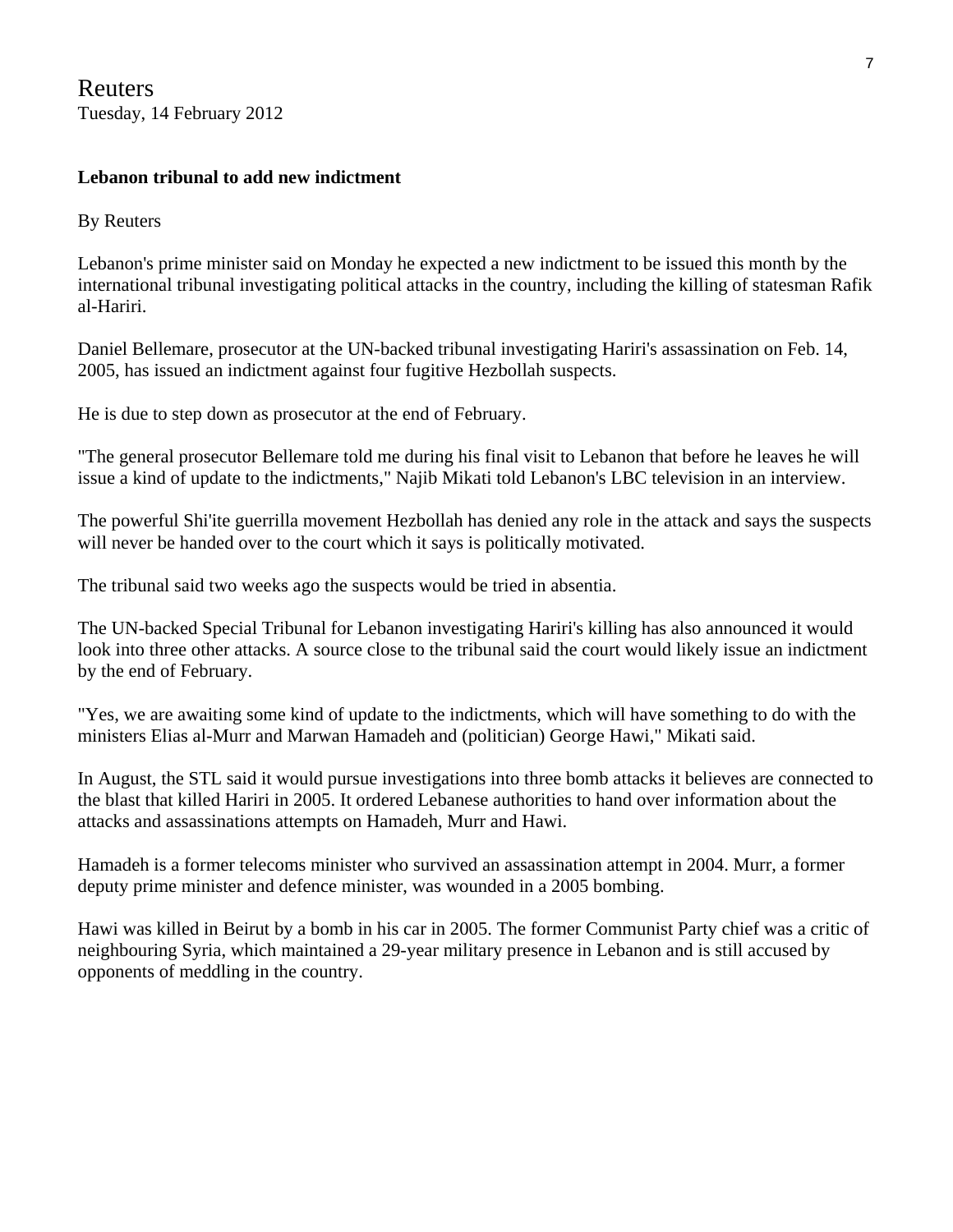### Hirondelle News Agency

Monday, 13 February 2012

#### **Prosecution supports survivors request over "inadequate" sentences**

The prosecution has supported the application by two leading victims' rights groups, who are asking the Appeals Chamber of the International Criminal Tribunal for Rwanda (ICTR) to hear them, saying certain sentences imposed by the trial court are "grossly inadequate".

"The prosecutor supports the request by Ibuka and Survivors Fund for leave to submit a brief as amicus curiae (in the case of ex-Rwandan military leaders, including two generals) in connection with the prosecutor's sentencing appeals," reads part of response obtained by Hirondelle News Agency on Monday.

Rwandan survivors' group Ibuka and British NGO Survivors' Fund want to be heard in the appeals case for former army Chief of staff Augustin Bizimungu and that of the Gendarmerie Augustin Ndindiliyimana, who were sentenced by trial court on May 17, 2011.

"Notwithstanding the oral testimony of some victims who testified as witnesses, the prosecutor agrees that the victims' collective voice, as such, was lacking during both the trial process and in the sentencing part of the judgment," the prosecution submitted.

According to the response, victims were in a unique position to assist Chambers in the determination of appropriate sentences, particularly given the nature of crimes committed such as genocide and crimes against humanity, which resulted in mass killings and suffering of helpless Tutsi civilians in 1994

The Trial Chamber convicted the two generals of genocide, crimes against humanity and war crimes, whereas ex-Commander of the Reconnaissance Battalion, Major Francois-Xavier Nzuwonemeye and member of the unit, Captain Innocent Sagahutu, were found guilty of crime against humanity and war crimes.

Bizimungu was sentencend to 30 years in jail, while Ndindiliyimana was sentenced to time served and instantly released. Nzuwonemeye and Sagahutu received 20 years custodian punishment each.

In their application, Ibuka and Survivors' Fund stated that the sentences imposed by the Trial Chamber do not further the primary sentencing goals of deterrence and retribution, tolerate impunity among those responsible for committing the gravest crimes, and demean the dignity of victims and survivors.

As representatives of Rwandan genocide victims, they seek only to have a voice so that the Tribunal could fashion sentences that better reflect its mission of preventing impunity and its commitment of doing justice to the victims' memory.

The two groups said an Appeals Court decision which "drastically" reduced sentences on Colonel Theoneste Bagosora and Lieutenant Colonel Anatole Nsengiyumva from life imprisonment to 35 and 15 years, respectively, forced them to file the application in question.

#### FK/GF

© Hirondelle News Agency